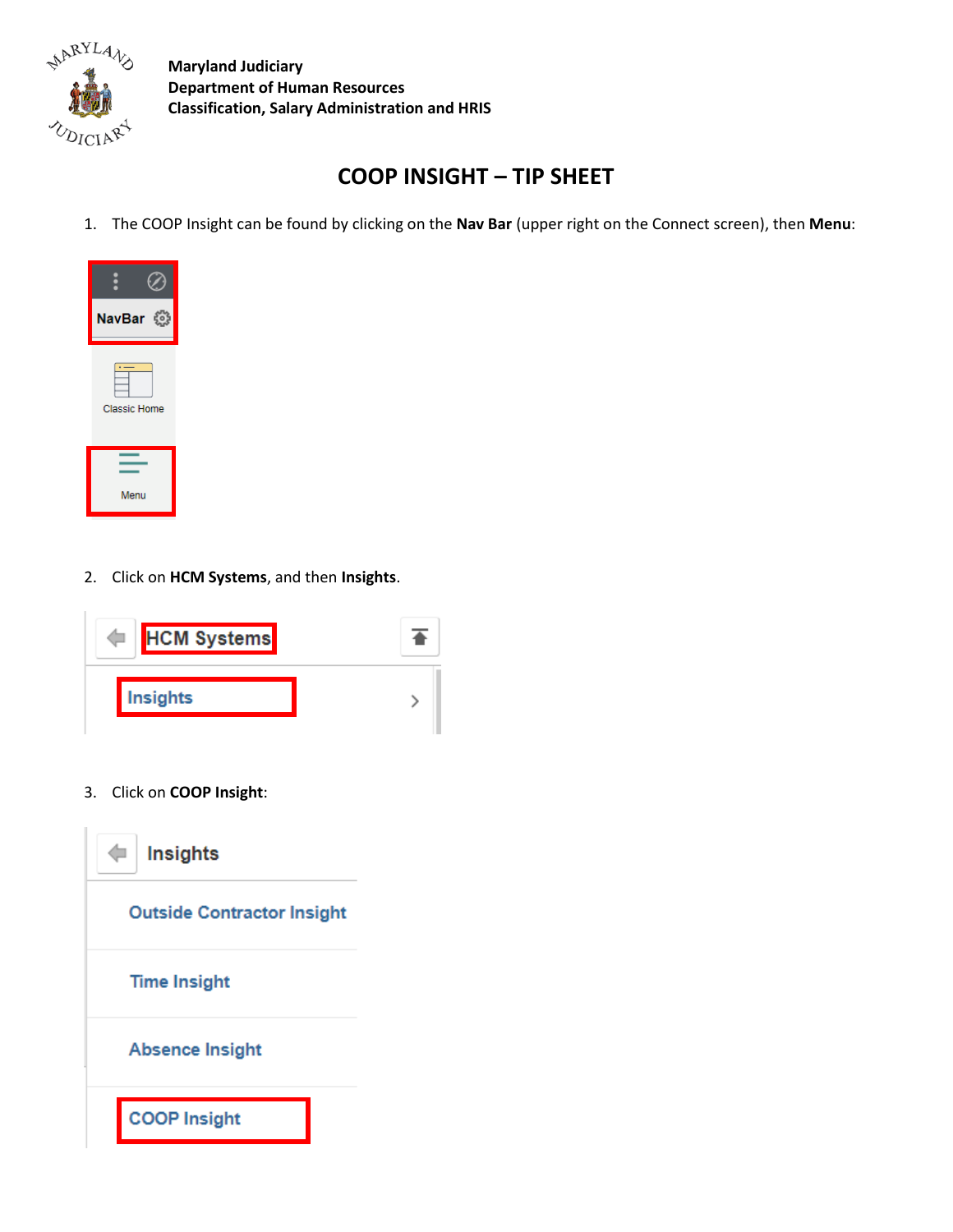

4. The **Location** search is the most effective search tool within COOP Insight, as it essentially lists the buildings within which your employees work:

| <b>COOP Insight</b>                                                               |
|-----------------------------------------------------------------------------------|
| <b>Search Criteria</b>                                                            |
| Location<br>Q<br>All Personnel v<br><b>COOP Personnel Type</b><br>Department<br>Q |
| Export<br>Search<br>Clear                                                         |

5. You may start typing your **Location** code:

| Location               | <b>Start With</b> | Location                     | Code    | Location                 | Code      |
|------------------------|-------------------|------------------------------|---------|--------------------------|-----------|
| <b>Circuit Courts</b>  | CC.               | Judiciary A-POD              | MJC01   | COA and COSA             | COA01     |
| <b>District Courts</b> | DC.               | <b>MD Judicial Center</b>    | MJC02   | <b>COA Jud Chambers</b>  | COAJUD01  |
|                        |                   | JIS (Most)                   | JISO1   | <b>COSA Jud Chambers</b> | COSAJUD2  |
|                        |                   | <b>JIS Customer Services</b> | AOCWH04 | Comm on Jud Dis          | JU01      |
|                        |                   | <b>JIS IT Service Mgt</b>    | AOCWH04 | Senior Judges            | SENJUDVAR |
|                        |                   | <b>AOC Facilities Admin</b>  | AOCWH05 |                          |           |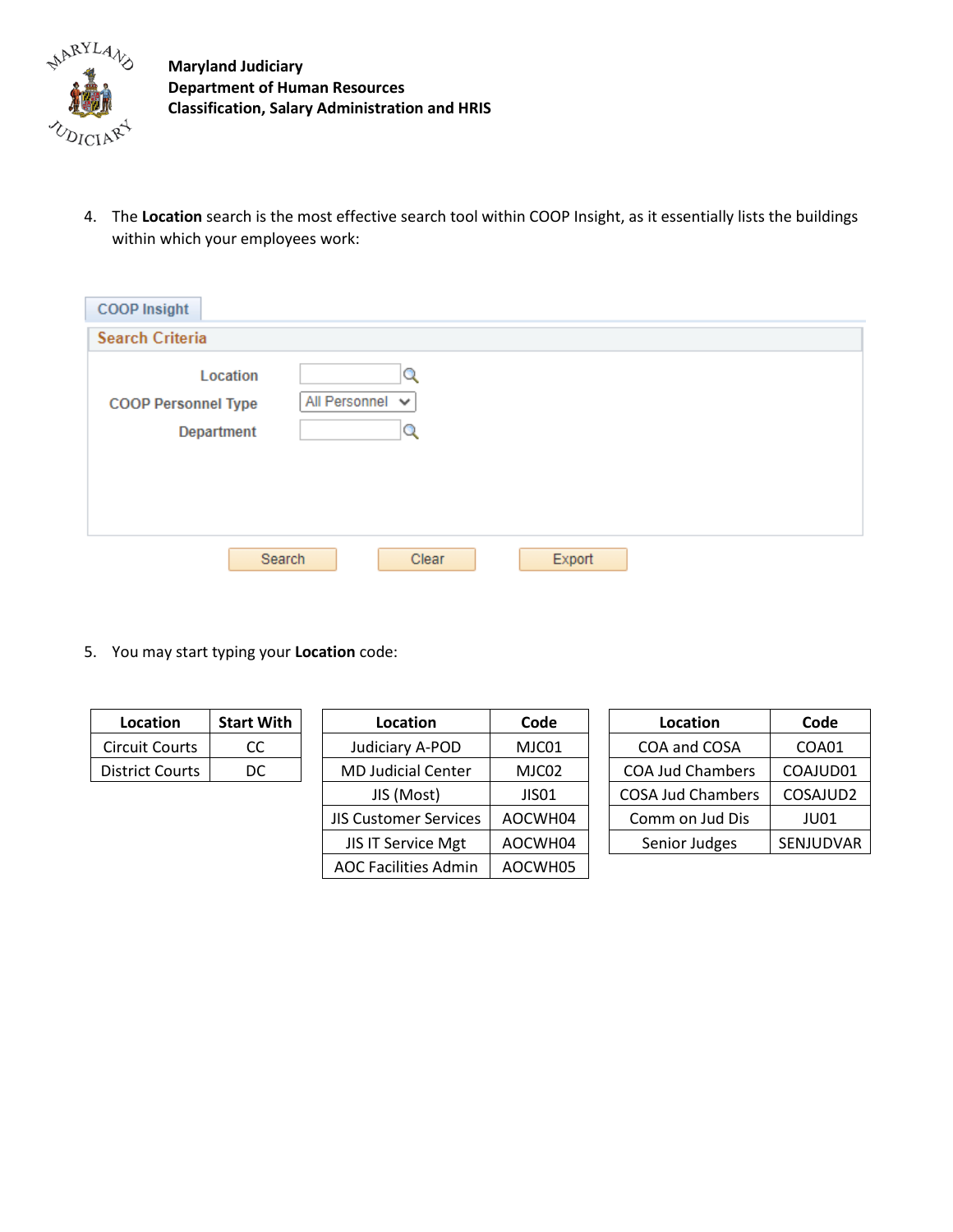

6. If you want to see multiple locations, press "Enter" after each selection. Your selections will all be listed to the right of the **Location** field:

| <b>COOP</b> Insight                                  |                                            |
|------------------------------------------------------|--------------------------------------------|
| <b>Search Criteria</b>                               |                                            |
| Location<br><b>COOP Personnel Type</b><br>Department | Q 'DC52A', 'DC52B'<br>All Personnel v<br>Q |
|                                                      | Search<br>Export<br>Clear                  |

7. You may now click on "Search" to see your results and you may click "Export" to send them to Excel.

Note: If you do not see the file pop-up in the lower left side or upper right side of the screen, you may have a Pop-Up Blocker active. You must disable this at the upper right side or corner of the screen in the web address window, and then try again.

- 8. **Important Areas to check for Regular and County (POIs) employees**:
	- a. **Text Alert Numbers** Review and make sure all employees have a mobile number listed to receive Text Alerts.
	- b. **Emergency Contacts** Review and make sure that all employees have someone listed as an emergency contact (phone number included).